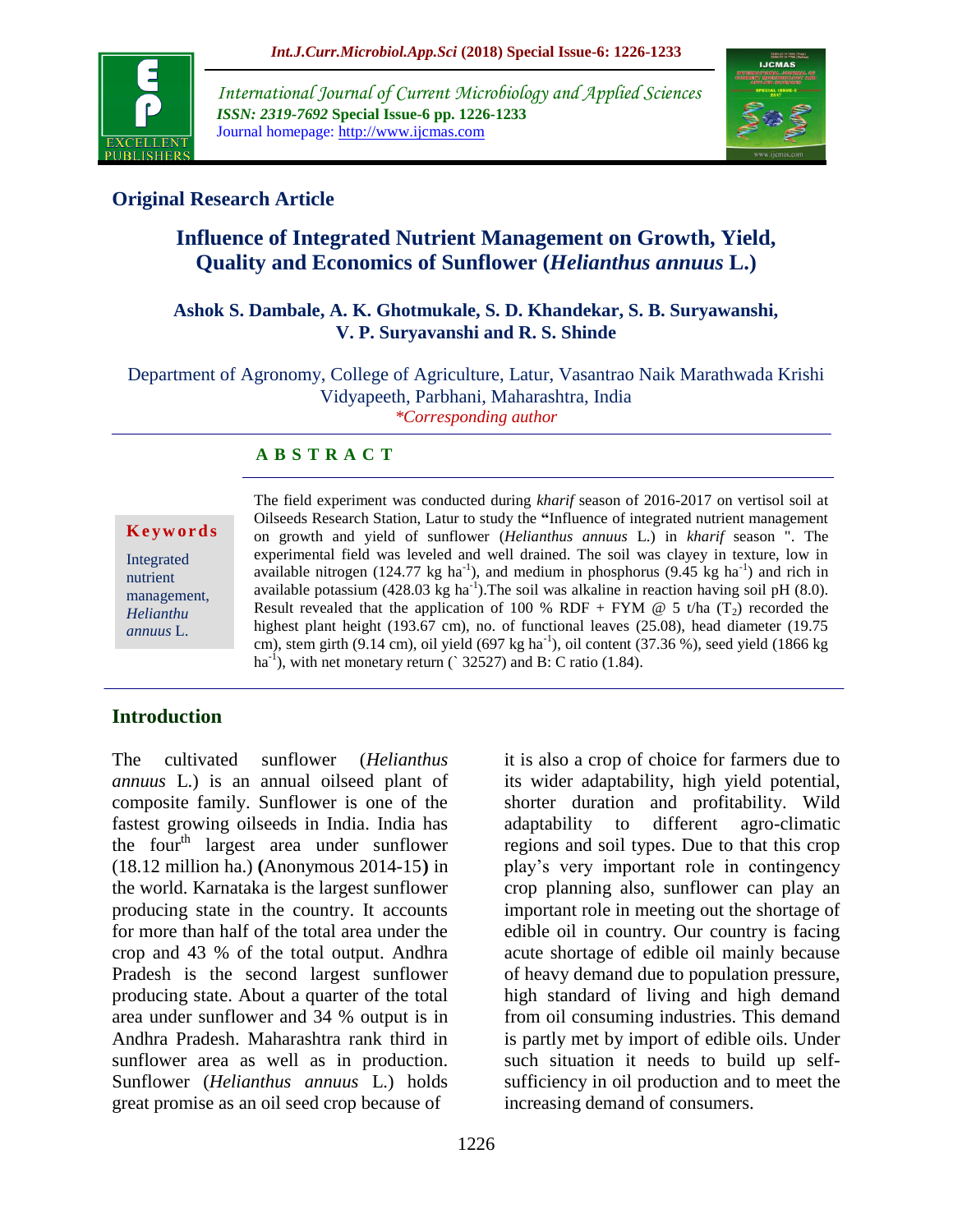The present level of fertilizer production in India is not enough to meet the total plant nutrient requirement. The continuous use of high level of chemical fertilizers is adversely affecting the sustainability of agriculture production and causing environmental pollution. In coming decades a major issue in designing sustainable agriculture system will be the management of soil organic matter and the rational use of organic input such as animal manure, crop residues and green manure. However, since organic manure cannot meet the total nutrient needs of modern agriculture.

Integrated use of nutrient from fertilizer and organic manure sources seems to be need of the time. The basic concept underlying the integrated nutrient management system (INM) nevertheless is the maintenance of yield stability in most agro ecoregions through correction of marginal deficiency of secondary nutrients and micronutrients enhancing efficiency of applied nutrients and providing favorable soil physical conditions. The interaction of organic sources of nutrients in integrated nutrient supply and management have provided superior to the use of its each component separately.

Integrated and balanced use of nutrients through inorganic and organic sources of fertilizer is per-requisite to sustain soil fertility, supply of nutrients to optimum level and to produce maximum crop yield with minimum inputs.

The farm yard manure (FYM) contain all the essential plant nutrients and gives steady supply of these nutrients during entire crop period, leading to better growth and development of yield attributes, the higher values of growth and yield attributes consequently resulted in increased seed and straw yields.

The beneficial effect of farm yard manure (FYM), Soybean residue in improving soil fertility as well as production is well than other the nutrient sources. It also supplies plant growth promoting substances, humus forming microbes and N fixing microbes in the soil which is very much essential for sustaining the soil health as well as its yield potential. Farm yard manure (FYM) contain 0.5 % N, 0.2 % P and 0.5 % K which has very crucial importance in sustaining the soil health as well as yield potential for achieving the self-sufficiency in sunflower production in India.

Application of chemical fertilizers alone has led to environmental pollution and deterioration of soil health, use of nutrients through organic sources has been found to improve the soil health, water retaining capacity, release of plant nutrients, and increase microbial activity in soil.

Effects of Chemical fertilization on sunflower yield and quality have come under scientific scrutiny, because N is a major nutrient for plant helps in increasing total biomass production and yield. Phosphorus is necessary to increase oil content and potash helps to grain filling and disease resistant. Sulphur is an essential secondary plant nutrient and plays a vital role in improving yield and quality of oilseed crops.

# **Materials and Methods**

The field experiment was conducted during 2016-2017 on vertisol at Oilseeds Research Station, Latur to study the influence of integrated nutrient management on growth and yield of sunflower (*Helianthus annuus* L.). The topography of experimental field was uniform and leveled. The soil was clayey in texture, low in available nitrogen  $(124.77 \text{ kg} \text{ ha}^{-1})$ , medium in phosphorus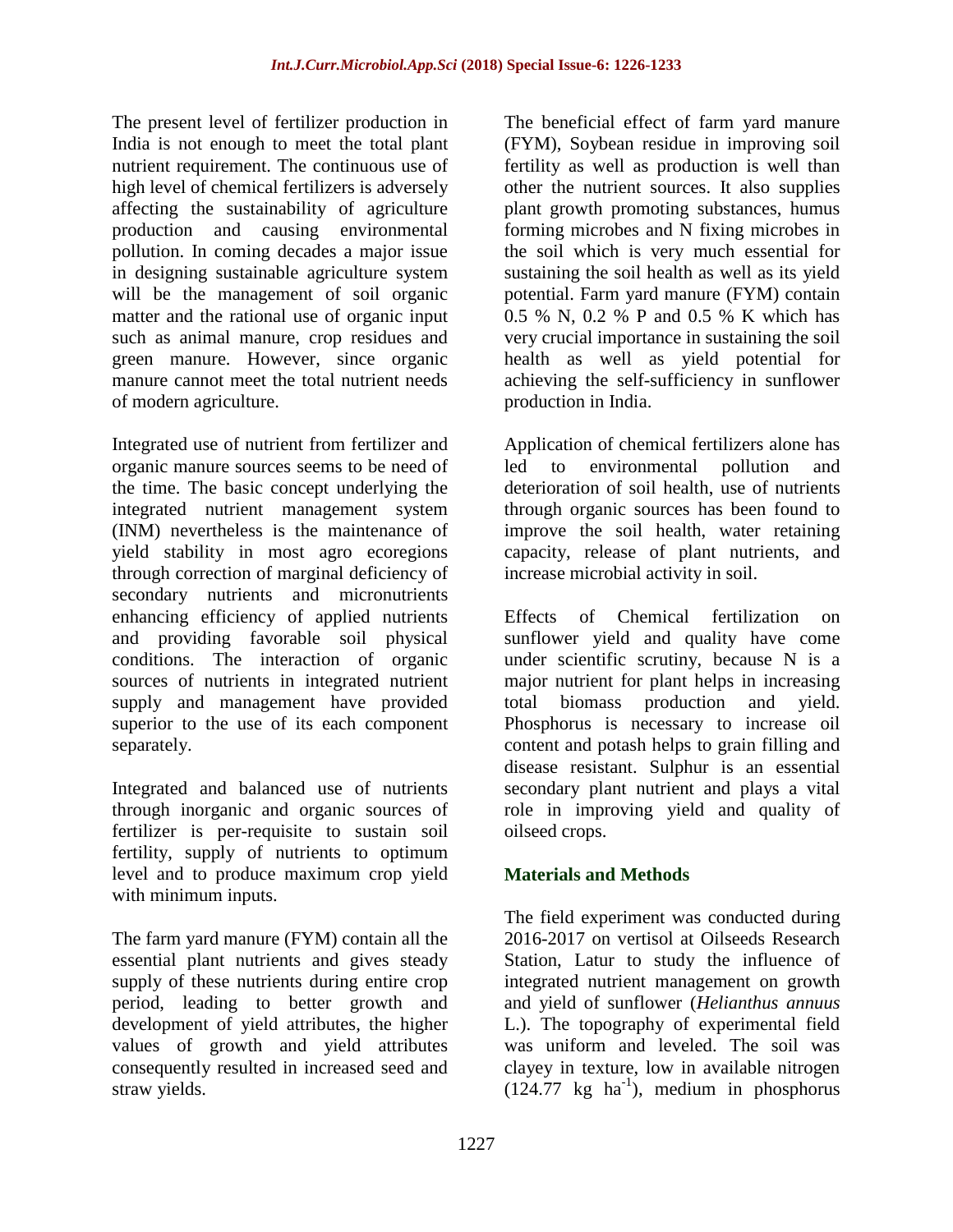$(9.45 \text{ kg} \text{ ha}^{-1})$  and very high in available potassium  $(428.03 \text{ kg ha}^{-1})$  and alkaline in nature having soil pH 8.0. The adequate amount of rainfall during period of experiment was sufficient for significant for growth and development of sunflower crop which result in significantly higher yield. Overall the thermo-aero-hydro-dynamic properties during crop season were also favorable for physiological activities of crop and its phenophysic development.

The experiment was laid out in a Randomized Block Design with nine treatments replicated thrice.  $T_1 - 100 %$  RDF  $+$  SR @ 5 t/ha, T<sub>2</sub>-100 % RDF + FYM @ 5 t/ha, T<sub>3</sub> -100 % RDF + SR @ 2.5 t + FYM @ 2.5 t/ha,  $T_4$ -75 % RDF + SR @ 5 t/ha,  $T_5$ -75 % RDF + FYM @ 5 t/ha,  $T_6$ -75 % RDF + SR @ 2.5 t + FYM @ 2.5 t/ha, T<sub>7</sub>-SR @ 5 t/ha, T<sub>8</sub>-FYM @ 5 t/ha and T<sub>9</sub>-SR @ 2.5 t + FYM @ 2.5 t/ha. The gross and net plot size of each experimental unit was 5.4 m x 4.5 m and 4.2 m x 3.9 m respectively. the sowing was done by dibbling method on 23 july 2016. The recommended cultu ral practices and plant protection measures were also taken as per the recommendation.

### **Results and Discussion**

### **Growth parameter**

The data on plant height, Dry matter production, Leaf area index, Relative growth rate are presented in table 1. and was significantly influenced due to the integrated application of organi and inorganic sources of nutrients at various growth stages.

# **Plant height**

The effect of different treatments on plant height was found to be significant and the higher plant height was recorded with the integrated application of  $100\%$  RDF +

FYM $@$  5 t ha<sup>-1</sup> which was found at par with  $T_1$  -100 % RDF + SR @ 5 t/ha,  $T_3$  -100 %  $RDF + SR \n\textcircled{2.5} t + FYM \n\textcircled{2.5} t/ha$ , T<sub>5</sub>-75 % RDF + FYM @ 5 t/ha,  $T_6$ -75 % RDF + SR @ 2.5 t + FYM @ 2.5 t/ha, and significantly superior over rest of the treatments. A similar kind of result was reported by Nanjundappa *et al.,* (2001).

## **Stem girth (cm)**

From the data on mean stem girth (cm) plant-1 of sunflower it was revealed that the effect of different treatment on mean stem girth per plant was found significant at all the crop growth stages expect 15 and 30 DAS. The mean stem girth increased up to 75 days and later on decreased at harvest stage due to shrinkage of stem. Application of 100 % RDF + FYM @ 5 t/ha  $(T_2)$ recorded significantly highest stem girth plant<sup>-1</sup> (9.63 cm) of sunflower which was found at par with application of 100 % RDF  $+$  SR @ 5 t/ha (T<sub>1</sub>), 100 % RDF + SR @ 2.5 t/ha + FYM  $\omega$  2.5 t/ha  $(T_3)$  and was significantly superior over the rest of the treatments. Similar results were also observed by Reddy *et al.,* (2009).

# **Head diameter (cm)**

It is clear from the data on mean head diameter plant<sup>-1</sup> (cm) recorded periodically from 60 days after sowing till the harvest of crop.

The results revealed that the effect of different treatments on head diameter per plant (cm) of sunflower crop was found significant at all growth stages. The application of 100 % RDF + FYM  $@$  5 t/ha  $(T_2)$  recorded higher head diameter plant<sup>-1</sup>  $(19.75 \text{ cm plant}^{-1})$  which was found at par with application of 100 % RDF + SR  $@$  5 t/ha  $(T_1)$ , 100 % RDF + SR @ 2.5 t/ha + FYM @ 2.5 t/ha  $(T_3)$ , 75 % RDF + FYM @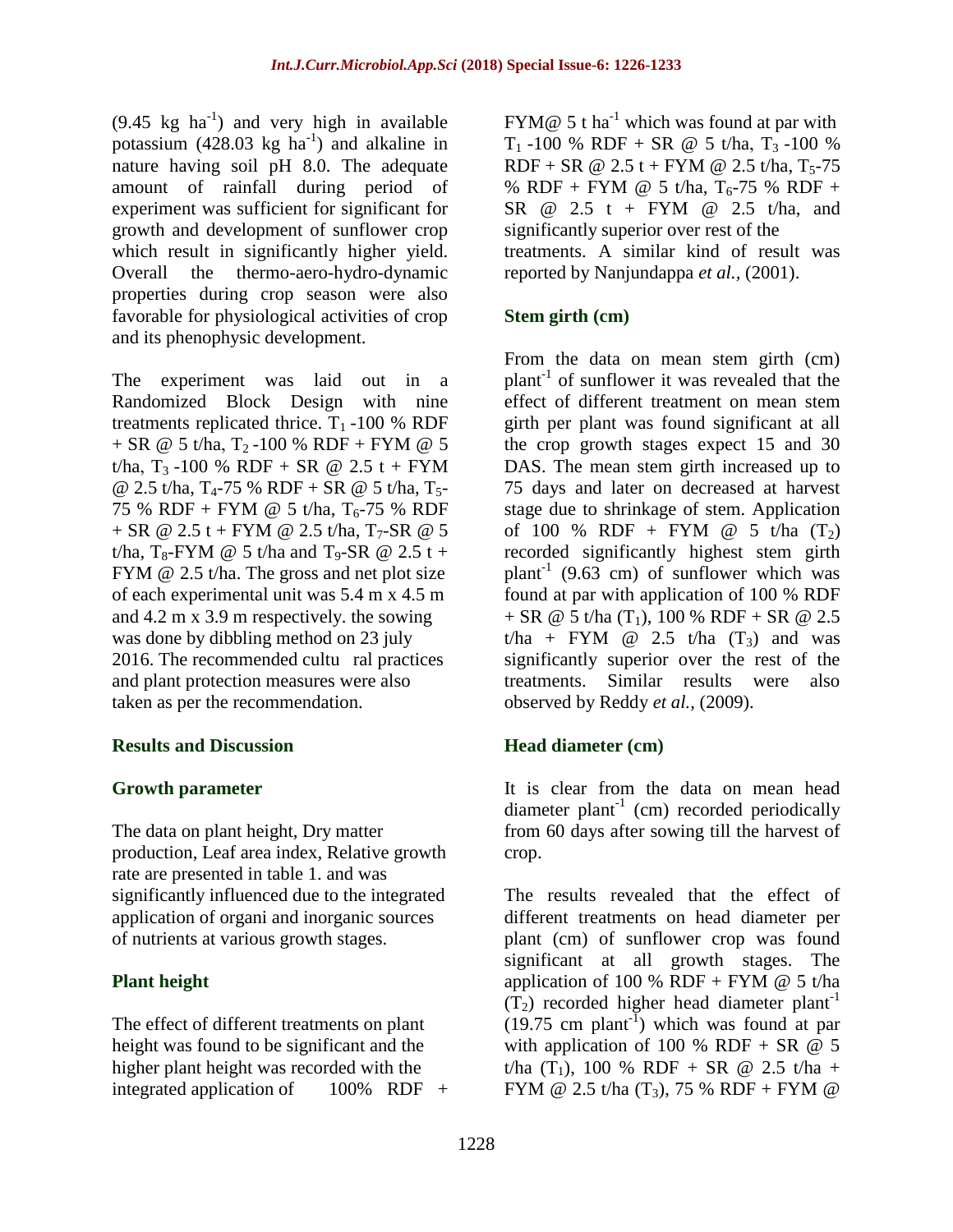2.5 t/ha  $(T_5)$  and 75 % RDF + SR @ 2.5 t/ha + FYM  $\omega$  2.5 t/ha  $(T_6)$  and was found significantly superior over rest of the treatments. These finding were in confirmative with those reported by Nanjundappa *et al.,* (2001) and Byrareddy *et al.,* (2007).

### **50% Flowering**

Data presented in Table 7 . r evealed that treatments were differed significantly with each other in respect of flowering time.

The 50% early flowering was observes early than other treatments with application of 100 % RDF + FYM  $\omega$  5 t/ha (T<sub>2</sub>) which found significantly better for early flowering and at par with application of 100 % RDF + SR  $\omega$ 5 t/ha,  $(T_1)$ , 100 % RDF + SR @ 2.5 t/ha + FYM @ 2.5 t/ha  $(T_3)$  and 75 % RDF + FYM  $\omega$  5 t/ha (T<sub>5</sub>) which recorded significantly superior for early flowering than rest of treatments.

# **Dry matter**

Total dry matter plant<sup>-1</sup> (g) was the resultant of photosynthetic activity and its photo morphogenesis. The presented data revealed that the mean total dry matter  $plant^{-1}$  was influenced significantly due to different treatments at all crop growth stages, except 15 and 30 DAS. Application 100 % RDF + FYM  $\omega$  5 t/ha (T<sub>2</sub>) recorded higher dry matter plant<sup>-1</sup> at harvest (132.67 g) which was found significant due to the availability of readily available of all essential nutrients i.e. (organic and inorganic) for rapid initial growth and cumulative improvement in dry matter plant<sup>-1</sup>, and found at par with application of 100 % RDF + SR  $@$  5 t/ha  $(T_1)$ , 100 % RDF + SR @ 2.5 t/ha + FYM @ 2.5 t/ha  $(T_3)$  and significantly superior over rest of treatments. Similar results were observed by Nanjundappa *et al.,* (2001).

### **Yield parameter**

The yield contributory parameter such as Seed yield kg plant  $^{-1}$  Biological yield  $(kg/ha)$ , Stalk yield  $(kg ha<sup>-1</sup>)$ , Test weight  $(g)$ and Harvest index (%) were significantly influenced with the integrated application of different treatments.

## **Seed yield kg ha-1**

The mean seed yield (kg/ha) was recorded 1332 kg/ha. Effect of different treatments on seed yield was found to be significant. The highest seed yield (1866 kg/ha) was recorded with the application of 100 % RDF + FYM  $\omega$  5 t/ha  $(T_2)$  which found at par with treatment 100 % RDF + SR  $@$  5 t/ha  $(T_1)$ , 100 % RDF + SR @ 2.5 t/ha + FYM @ 2.5 t/ha  $(T_3)$  and was found significantly superior over rest of the treatment. These finding were in confirmative with those reported by Nanjundappa *et al.,* (2001).

# **Stalk yield kg ha-1**

The yield contributing character viz., stalk yield was influenced significantly by various treatments.

The application of 100 % RDF + FYM  $@$  5  $t/ha$  (T<sub>2</sub>) was recorded more stalk yield (5345 kg/ha) which found at par with treatment 100 % RDF + SR  $\omega$  5 t/ha (T<sub>1</sub>), 100 % RDF + SR @ 2.5 t/ha + FYM @ 2.5 t/ha  $(T_3)$ , 75 % RDF + FYM @ 2.5 t/ha  $(T_5)$ and 75 % RDF + SR @ 2.5 t/ha + FYM @ 2.5 t/ha  $(T_6)$  and was significantly superior over rest of the treatment. Whereas, application of SR  $\omega$  5 t/ha (T<sub>7</sub>) recorded lowest stalk yield (2498 kg/ha).

# **Biological yield kg ha-1**

Biological yield was significantly influenced by different treatments.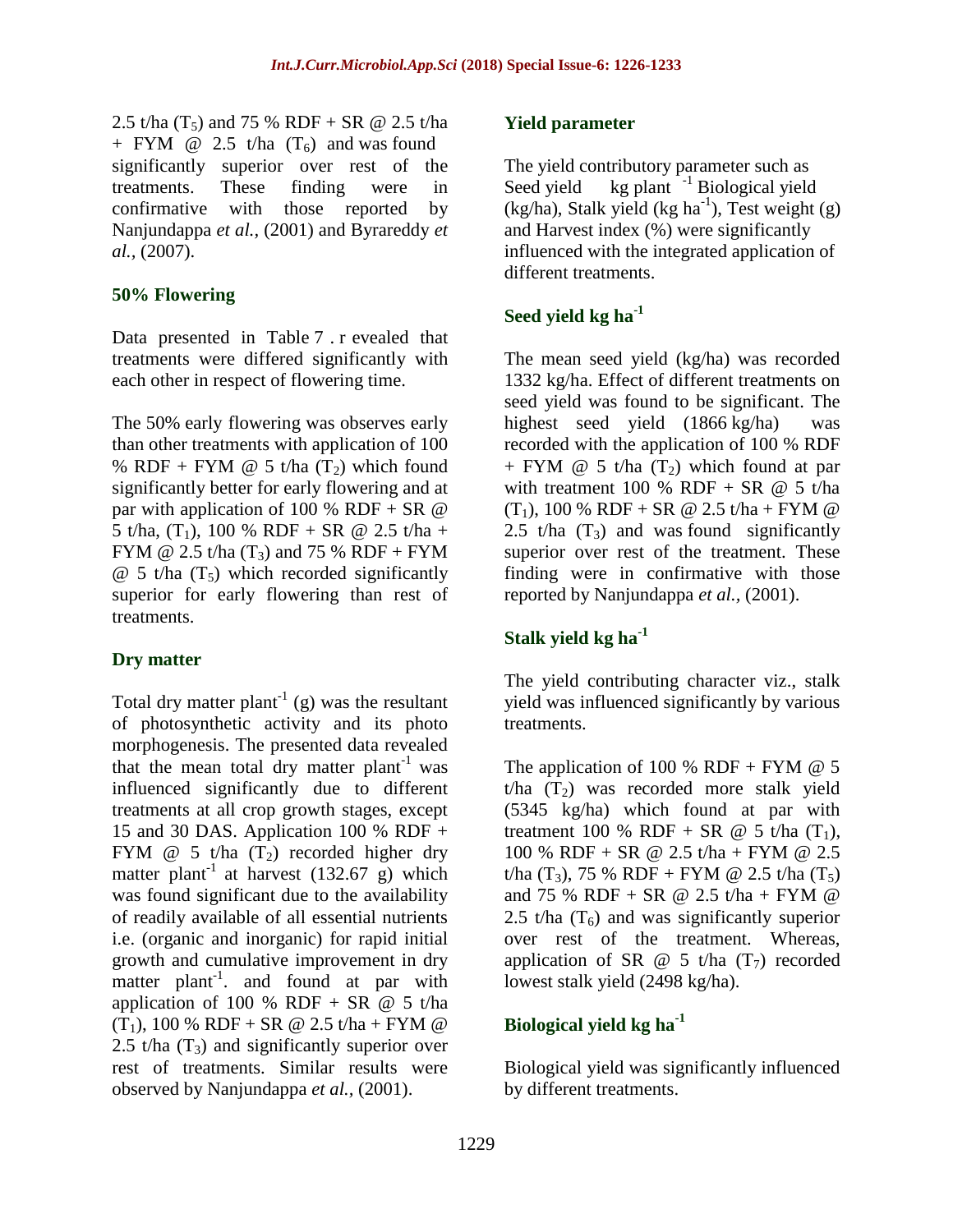| <b>Treatments</b>                                 | Plant height (cm) | Stem girth (cm) | Head diameter (cm) | 50% Flowering | Dry matter |
|---------------------------------------------------|-------------------|-----------------|--------------------|---------------|------------|
| $T_1 - 100 % RDF + SR @ 5 t/ha$                   | 185.27            | 8.74            | 18.32              | 50.00         | 126.07     |
| $T_2$ - 100 % RDF + FYM @ 5 t/ha                  | 193.67            | 9.63            | 19.75              | 46.00         | 132.67     |
| $T_{3}$ - 100 % RDF + SR @ 2.5 t + FYM @ 2.5 t/ha | 191.11            | 9.19            | 19.40              | 48.67         | 130.00     |
| $T_4$ - 75 % RDF + SR @ 5 t/ha                    | 173.67            | 7.64            | 17.31              | 57.33         | 96.00      |
| $T_5$ - 75 % RDF + FYM @ 5 t/ha                   | 183.37            | 8.20            | 18.13              | 53.00         | 112.17     |
| $T_6$ - 75 % RDF + SR @ 2.5 t + FYM@ 2.5 t/ha     | 176.87            | 8.02            | 17.62              | 55.33         | 99.13      |
| $T_7$ - Soybean residue @ 5 t/ha                  | 164.73            | 7.36            | 13.05              | 62.67         | 90.64      |
| $T_8$ - FYM @ 5 t/ha                              | 172.23            | 7.62            | 15.48              | 58.33         | 95.55      |
| $T_9$ - SR @ 2.5 t + FYM @ 2.5 t/ha               | 168.93            | 7.57            | 15.37              | 60.00         | 93.00      |
| SEm <sub>±</sub>                                  | 6.23              | 0.41            | 0.78               | 2.719         | 4.77       |
| C.D. at $5\%$                                     | 18.66             | 1.22            | 2.34               | 8.150         | 14.31      |
| <b>General Mean</b>                               | 178.87            | 8.22            | 17.16              | 54.59         | 108.36     |

# **Table.1** Growth parameters as influenced by integrated nutrient management in sunflower

# **Table.2** Yield parameters as influenced by integrated nutrient management in sunflower

| <b>Treatments</b>                                 | Seed yield kg<br>$ha^{-1}$ | <b>Stalk yield</b><br>$kg$ ha <sup>-1</sup> | <b>Biological</b><br>yield kg ha <sup>-1</sup> | Test weight (1000<br>seed weight g) | <b>Harvest index</b><br>$($ %) |
|---------------------------------------------------|----------------------------|---------------------------------------------|------------------------------------------------|-------------------------------------|--------------------------------|
| $T_1$ - 100 % RDF + SR @ 5 t/ha                   | 1700                       | 5201                                        | 6901                                           | 48.27                               | 24.63                          |
| $T_2$ - 100 % RDF + FYM @ 5 t/ha                  | 1866                       | 5345                                        | 7211                                           | 48.70                               | 25.87                          |
| $T_{3}$ - 100 % RDF + SR @ 2.5 t + FYM @ 2.5 t/ha | 1766                       | 5243                                        | 7009                                           | 48.30                               | 25.19                          |
| $T_4$ - 75 % RDF + SR @ 5 t/ha                    | 1320                       | 4399                                        | 5719                                           | 47.19                               | 23.08                          |
| $T_5$ - 75 % RDF + FYM @ 5 t/ha                   | 1521                       | 4978                                        | 6498                                           | 48.23                               | 23.40                          |
| $T_6$ - 75 % RDF + SR @ 2.5 t + FYM @ 2.5 t/ha    | 1411                       | 4648                                        | 6059                                           | 48.19                               | 23.28                          |
| $T_7$ - Soybean residue @ 5 t/ha                  | 710                        | 2498                                        | 3208                                           | 47.07                               | 22.13                          |
| $T_{8}$ - FYM @ 5 t/ha                            | 860                        | 2905                                        | 3765                                           | 47.15                               | 22.84                          |
| $T_9$ - SR @ 2.5 t + FYM @ 2.5 t/ha               | 831                        | 2888                                        | 3719                                           | 47.11                               | 22.34                          |
| $SEm+$                                            | 80                         | 311                                         | 261                                            | 72.0                                |                                |
| C.D. at $5%$                                      | 240                        | 931                                         | 783                                            | <b>NS</b>                           |                                |
| <b>General Mean</b>                               | 1332                       | 4234                                        | 5566                                           | 47.80                               | 23.64                          |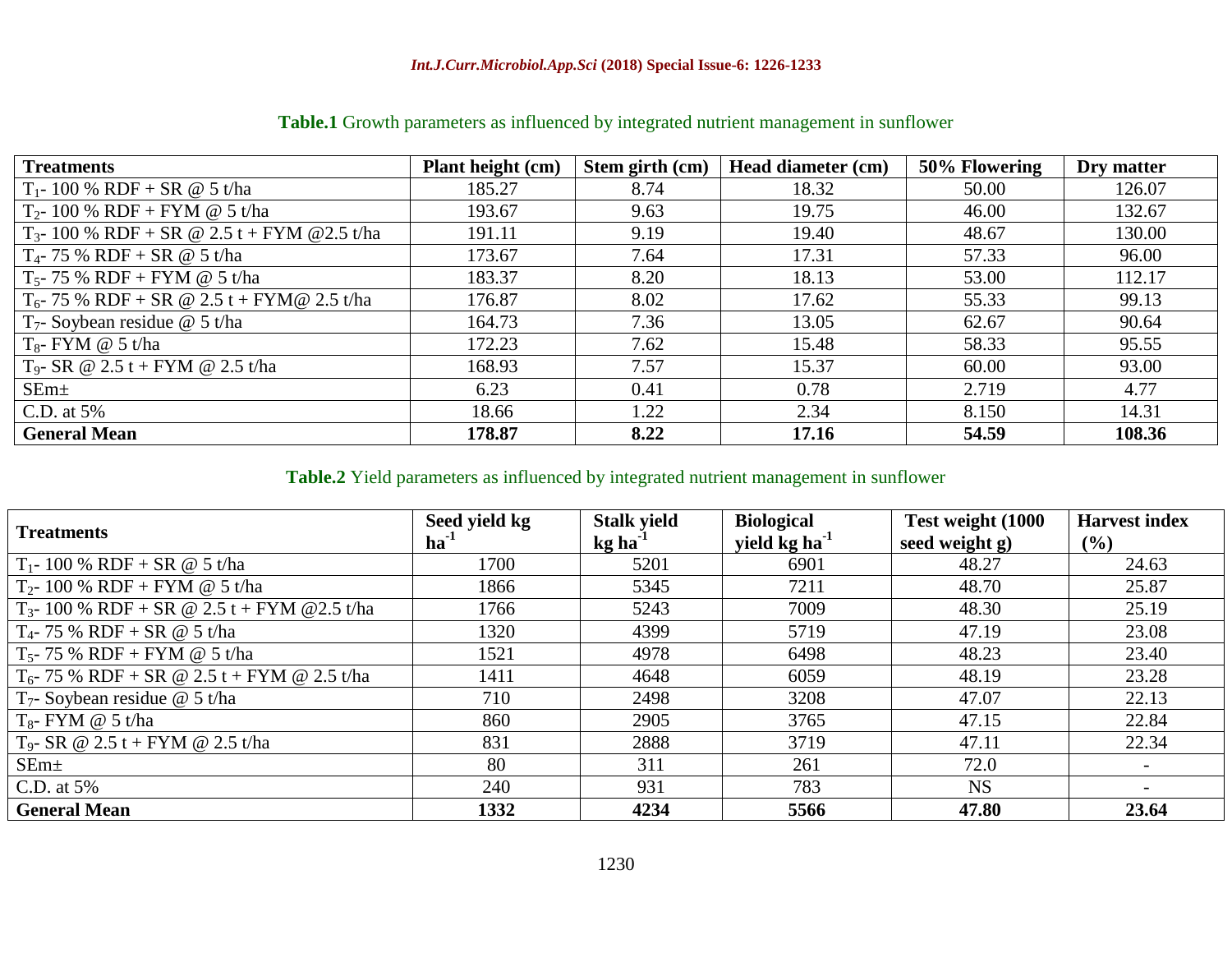| <b>Table.3</b> Effect of integrated nutrient management on quality and economics of sunflower |  |  |  |
|-----------------------------------------------------------------------------------------------|--|--|--|
|-----------------------------------------------------------------------------------------------|--|--|--|

| <b>Treatments</b>                                | <b>Gross monetary</b><br>return $($ ) | Net monetary<br>return $()$ | <b>B</b> : C ratio | Oil content $(\% )$ | Oil yield $(kg ha-1)$ |
|--------------------------------------------------|---------------------------------------|-----------------------------|--------------------|---------------------|-----------------------|
| $T_1$ - 100 % RDF + SR @ 5 t/ha                  | 64600                                 | 27469                       | 1.73               | 36.15               | 615                   |
| $T_2$ - 100 % RDF + FYM @ 5 t/ha                 | 70908                                 | 32527                       | 1.84               | 37.36               | 697                   |
| $T_{3}$ - 100 % RDF + SR @ 2.5 t + FYM@ 2.5 t/ha | 67108                                 | 29352                       | 1.77               | 36.94               | 652                   |
| $T_4$ - 75 % RDF + SR @ 5 t/ha                   | 50160                                 | 17083                       | 1.51               | 33.91               | 448                   |
| $T_5$ - 75 % RDF + FYM @ 5 t/ha                  | 57798                                 | 23471                       | 1.68               | 35.73               | 543                   |
| $T_6$ - 75 % RDF + SR @ 2.5 t + FYM@ 2.5 t/ha    | 53618                                 | 19916                       | 1.59               | 34.52               | 487                   |
| $T_7$ - Soybean residue @ 5 t/ha                 | 26980                                 | 6078                        | 1.29               | 32.02               | 227                   |
| $T_8$ - FYM @ 5 t/ha                             | 32680                                 | 10528                       | 1.47               | 33.49               | 288                   |
| $T_9$ - SR @ 2.5 t + FYM @ 2.5 t/ha              | 31578                                 | 10051                       | 1.46               | 32.85               | 273                   |
| SEm <sub>±</sub>                                 | 3042                                  | 3042                        | $\blacksquare$     | 2.01                | 24                    |
| C.D. at 5%                                       | 9119                                  | 9119                        | $\blacksquare$     | <b>NS</b>           | 70                    |
| <b>General Mean</b>                              | 50603                                 | 19331                       | 1.59               | 34.77               | 470                   |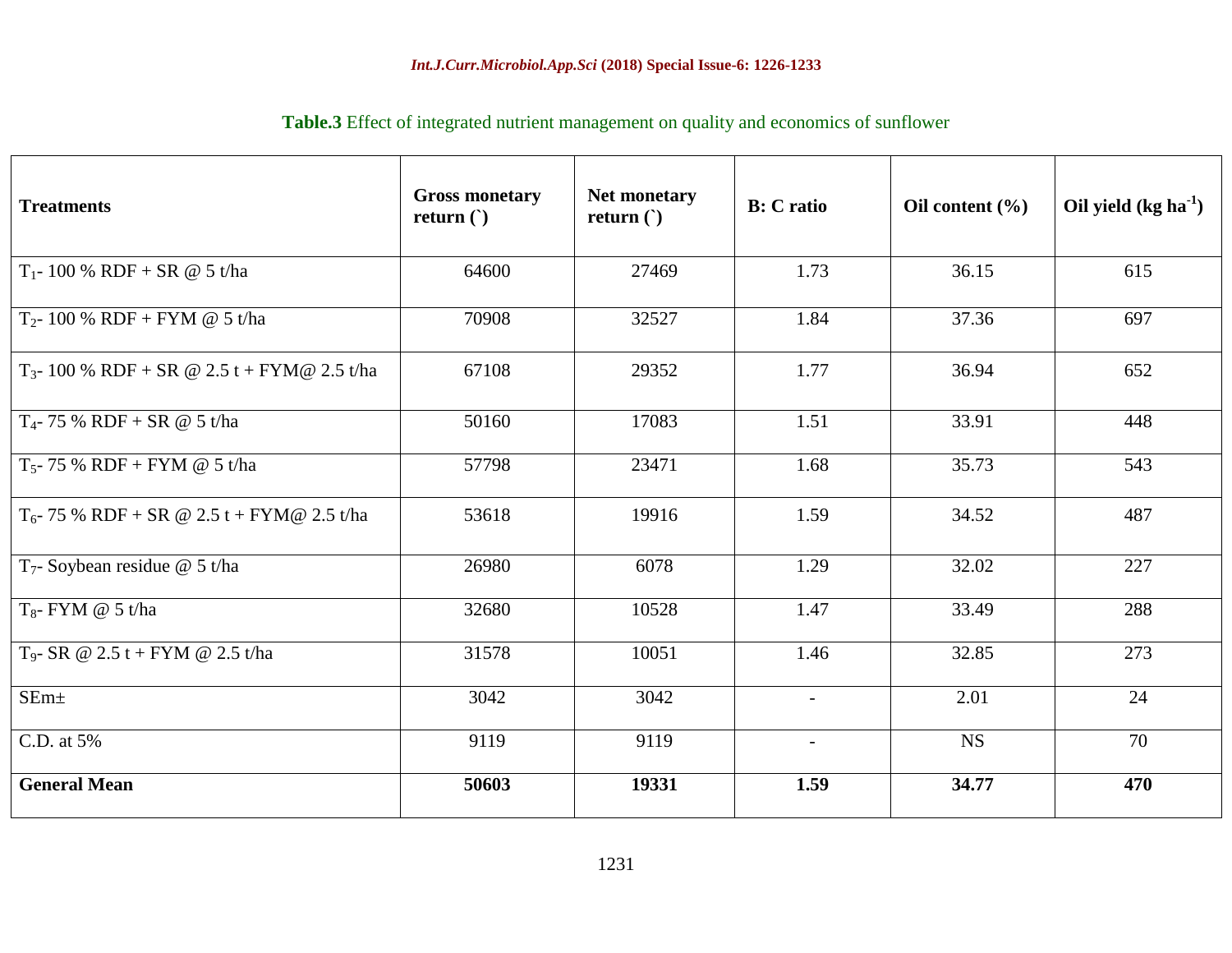Application of treatment 100 % RDF  $+$ FYM  $\omega$  5 t/ha (T<sub>2</sub>) produced highest biological yield which was at par with treatment  $100\%$  RDF + SR @ 5 t/ha  $(T_1)$ , 100 % RDF + SR @ 2.5 t/ha + FYM @ 2.5 t/ha  $(T_3)$  and 75 % RDF + FYM @ 5 t/ha  $(T_5)$ . and was found significantly superior over the rest of the treatments.

## **Test weight (1000 seed weight g)**

The data on mean Test weight (g) are presented in Table 2. The mean Test weight (g) was 47.80 (g).

Effect of different treatments on Test weight (g) was found to be non-significant. However the highest Test weight (48.70 g) was recorded with the application100 % RDF + FYM  $\omega$  5 t/ha (T<sub>2</sub>) whereas, the lowest test weight (47.07 g) was recorded in treatment  $T_7$  i.e. SR @ 5 t/ha.

## **Harvest index (%)**

The higher harvest index (25.87 %) was recorded with the application of treatment 100 % RDF+ FYM  $\omega$  5 t/ha (T<sub>2</sub>) fallowed by application of 100 % RDF + SR  $\omega$  2.5 t/ha + FYM  $\omega$  2.5 t/ha  $(T_3)$  the lowest harvest index was recorded with treatment T<sub>7</sub> i.e. application of SR  $@$  5 t/ha.

### **Economics**

The Gross monetary return, net monetary return and benefit cost ratio of different treatments are depicted in Table 3.

### **Gross monetary return**

Data pertaining to the gross monetary return (GMR) as influenced by various treatments are presented in Table 3. The mean gross monetary return of sunflower was recorded as  $(50603 \text{ ha}^{-1})$ .

The gross monetary return was differed significantly due to different treatments. The significantly highest gross monetary return  $($  70908  $\mathrm{ha}^{-1}$ ) was obtained with the application of 100 % RDF + FYM  $@$  5 t/ha  $(T_2)$  which was found at par with application of 100 % RDF + SR @ 5 t/ha  $(T_1)$ , 100 %  $RDF + SR \n\textcircled{2.5} t/ha + FYM \n\textcircled{2.5} t/ha$  $(T_3)$  and significantly superior over rest of the treatments.

#### **Net monetary return**

Data on net monetary return (` ha-1) as influenced by various treatments are presented in Table 3. The mean net monetary return was recorded as (` 19331 ha-1). The net monetary return (` 19331/ha) of sunflower was influenced significantly due to different treatments.

Application of 100 % RDF +FYM @ 5 t/ha (T2) recorded significantly higher net monetary return (` 32527 ha-1). which was found at par with application of 100 % RDF + SR @ 5 t/ha (T1), 100 % RDF + SR @ 2.5  $t/ha$  + FYM @ 2.5 t/ha (T3), 75 % RDF + FYM @ 5 t/ha (T5) and which was significantly superior over rest of the treatments.

### **Benefit: Cost ratio**

Data in respect of B: C ratios of different treatments as influenced by various treatments are presented in Table 3. The mean benefit: cost ratio was recorded as 1.59.

The higher benefit: cost ratio (1.84) was recorded with application of 100 % RDF  $+$ FYM @ 5 t/ha (T2) followed by 100 % RDF  $+$  SR @ 2.5 t/ha + FYM @ 2.5 t/ha (T3). The lowest B: C ratio (1.29) was recorded by treatment (T7) i.e. application of SR  $@$  5 t/ha.